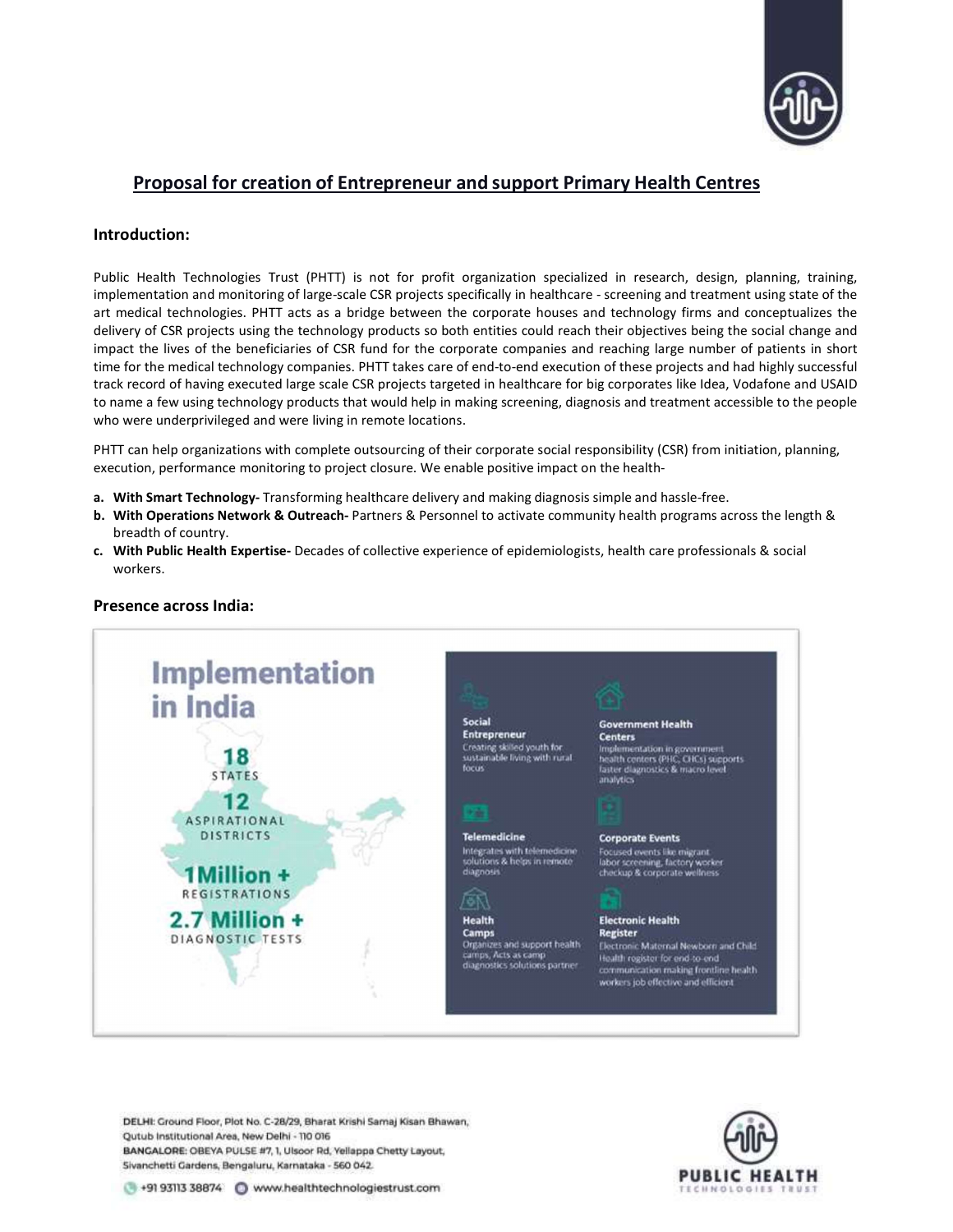

#### Social Health Entrepreneurship program

The objective of the program is to build a force of Social Health Entrepreneur project to create a sustainable model of entrepreneurship at 1 district each of states Uttar Pradesh & Karnataka, provide NCD screening support to the Primary Health Centres & Community Health Centres.

# Need & Magnitude of problem

In India, Non-communicable diseases (NCDs) contribute to 60% of all deaths. The four major causes of NCD deaths are:

- Coronary Heart Disease, Stroke, and Hypertension (45%)
- Chronic respiratory disease (22%)
- Cancers (12 %)
- Diabetes (3%)

Early detection of common non-communicable diseases leads to better health outcomes. High blood pressure usually has no warning signs, and many people don't even know they have it, the same applies to individuals suffering from diabetes. Obese people are more susceptible to getting heart disease, diabetes, hypertension, and chronic respiratory diseases.

Thus, every healthy individual should get their basic diagnostics done, which includes Blood pressure, Blood glucose, Haemoglobin, Oxygen Saturation, Heart rate, Height, Weight, Body Mass Index for prevention, control and tracking the body vitals.

One of the biggest challenges that exist in the implementation of this vision is the infrastructure deficit. Possibly, an optimal path of accomplishing the goal is through a combination of entrepreneurs who serve as sentries to guard the population against curable ailments. These entrepreneurs will start the program by screening population at PHCs, CHCs and providing a baseline level for the district. It will allow corrective actions to be taken and improve the health of the community.

#### Partnerships

We propose to create entrepreneurs and implement program phases as mentioned below:



#### Key Performance Indicators for PHTT:

The team will work towards collaboration

- Each Social Health Entrepreneur (S.H.E) would be provided with a device, all accessories including the BP cuff, Pulse Oximeter probes, Thermometer, Weighing scale, an android device (Tablet or a large screen phone).
- They would be provided training with specific focus on measuring Vitals and basic biochemistry tests in the Seed Phase.
- On completion of seed phase and after they qualify through an assessment, they would be trained on Infectious Disease Training.
- During the Seed and Incubate Phase, the stock for weekly consumables would be provided by a duly appointed supervisor
- Creation of standard rate card for entrepreneur to charge for diagnostics services.
- Establishing & implementing management system for the program on ground.
- Planning & reporting progress of the program on ground.

DELHI: Ground Floor, Plot No. C-28/29, Bharat Krishi Samaj Kisan Bhawan, Qutub Institutional Area, New Delhi - 110 016 BANGALORE: OBEYA PULSE #7, 1, Ulsoor Rd, Yellappa Chetty Layout, Sivanchetti Gardens, Bengaluru, Karnataka - 560 042.



+91 93113 38874 C www.healthtechnologiestrust.com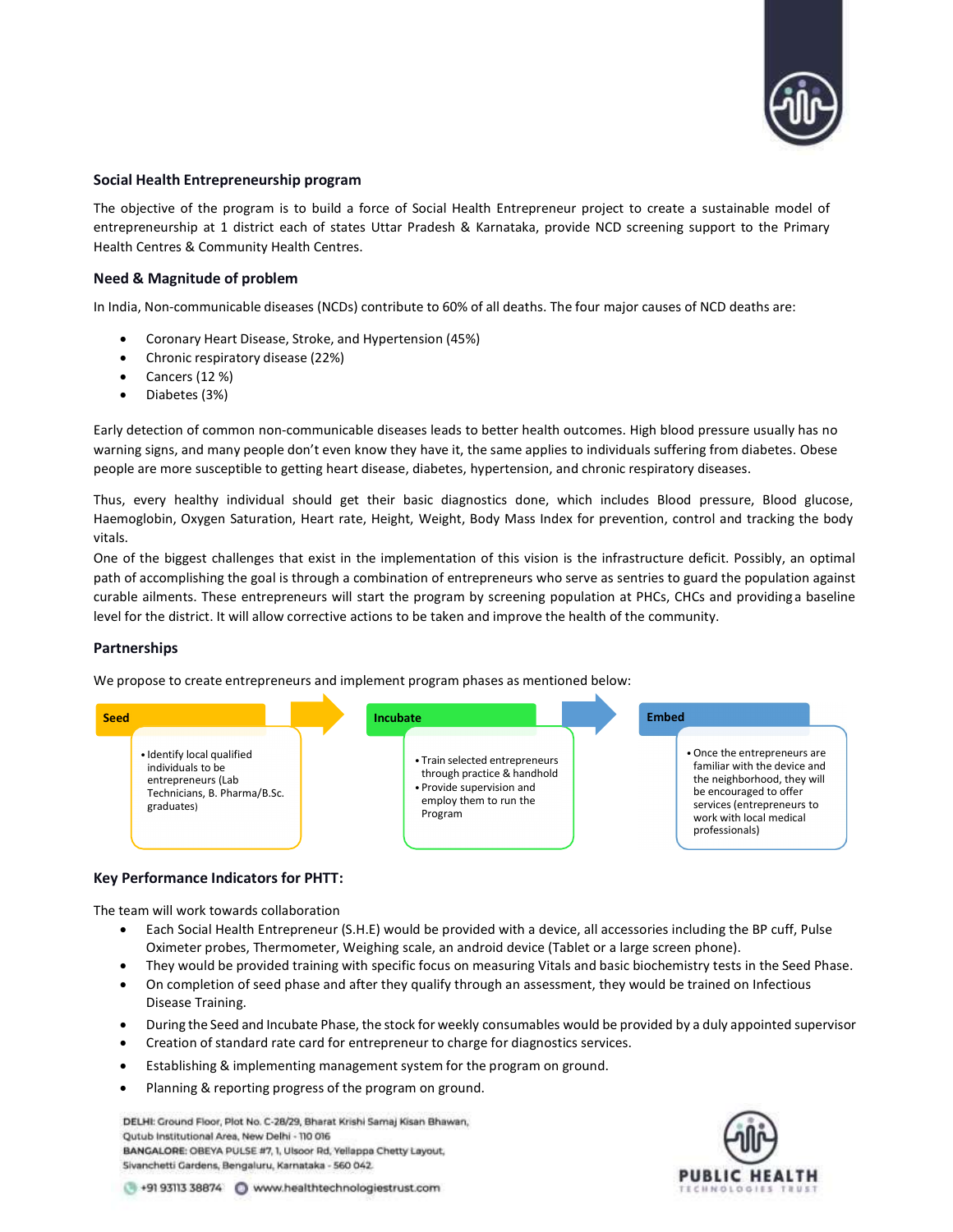

- Recruitment, selection, training & deploying staff to address program needs.
- Monitoring & assessment of compliances.

## Project Overall Timeline

- 12 months from the date of signing of the agreement.
- Roadmap attached in Appendix 1

## PHTT Implementation Team

- Members deployed on for the project bring in commitment of the entire organization and directly supporting in the success of the project implementation.
- Team structure & responsibilities attached in Appendix-2

#### Appendix – 1



## Appendix – 2

# Project Team Structure



**PUBLIC HEALTH** 

+91 93113 38874 Www.healthtechnologiestrust.com

BANGALORE: OBEYA PULSE #7, 1, Ulsoor Rd, Yellappa Chetty Layout,

Qutub Institutional Area, New Delhi - 110 016

Sivanchetti Gardens, Bengaluru, Karnataka - 560 042.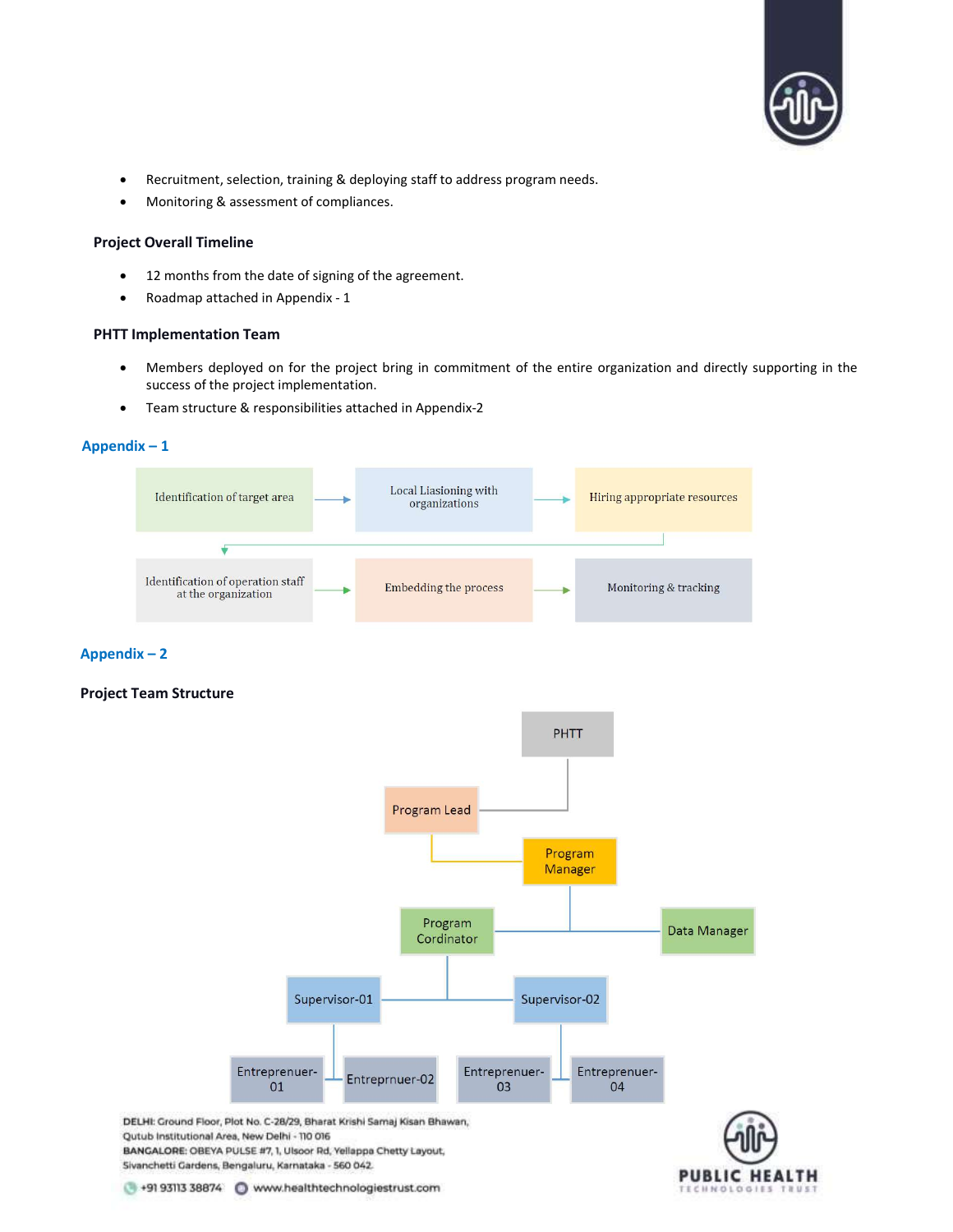

## Roles & Responsibilities

#### $\triangleright$  Project Lead

Director Operation leading the entire program to achieve the expected results. Under this leadership, activities will be planned, and it will be implemented the most effective way with macro level management and guide the team to move forward.

- Collaborate with program leadership in the development of performance goals and long-term operational plans.
- Maximize efficiency and productivity through extensive process analysis, current operational processes management, interdepartmental & recommending solutions.
- Work with project managers in the development of financial and budgetary plans & set strategic goals for operational efficiency and increased productivity.
- Plan, monitor, and analyses key metrics for the day-to-day performance of the operations to ensure efficient and timely completion of tasks, implementing, executing, and monitoring strategies of organizational progress and program teams.
- Devise strategies to ensure the growth of programs enterprise-wide, identifying and implementing process improvements that will maximize output and minimize costs.
- Representing the organization to stakeholders and finalizing the strategies of execution and operations of the project.
- Make important policy, planning, and strategy decisions. Develop, implement and review operational policies and procedures.
- Assessment of the project specs and collaborating with stakeholders to develop, deploy & execute the project.
- Optimum allocation of human resources under various tasks on a decentralized and requirement- based assessment.
- Customer relationship building & providing operations excellence strategies for the overall program development.

#### Project Managers

Manager will implement the program in south region in coordination with the director. He will plan the activities to achieve the goals and facilitate on ground for smooth implementation. He will connect with the local authorities for permissions and approvals and understand the need locally to facilitate the activities.

- Utilize industry best practices, techniques, and standards throughout entire project execution.
- Develop and manage a detailed project schedule and work plan.
- Assist with recruiting & necessary guidance on program requirements.
- Help promote a company culture that encourages top performance and high morale.
- Oversee budgeting, reporting, planning, and auditing for the program.
- Provide project updates consistently to project lead about strategy, adjustments, and progress.
- Ensure all legal and regulatory documents are filed and monitor compliance with laws and regulations.
- Identify and address problems and opportunities for the company & build alliances and partnerships with other organizations.
- Support worker communication of subordinates with the management team.
- Organizing events, scheduling meetings and advising arrangements.
- Measure project performance to identify areas for improvement.

#### Data Manager

- Designing, developing, and modifying data infrastructure to accelerate the processes of data analysis and reporting
- Reviewing presentations, manuscripts, graphs, and tables to ensure accuracy and quality
- Developing standards of operation when handling and archiving data
- Maintaining data management plans and instructions for operating complex business systems

DELHI: Ground Floor, Plot No. C-28/29, Bharat Krishi Samaj Kisan Bhawan, Qutub Institutional Area, New Delhi - 110 016 BANGALORE: OBEYA PULSE #7, 1, Ulsoor Rd, Yellappa Chetty Layout, Sivanchetti Gardens, Bengaluru, Karnataka - 560 042.



+91 93113 38874 C www.healthtechnologiestrust.com